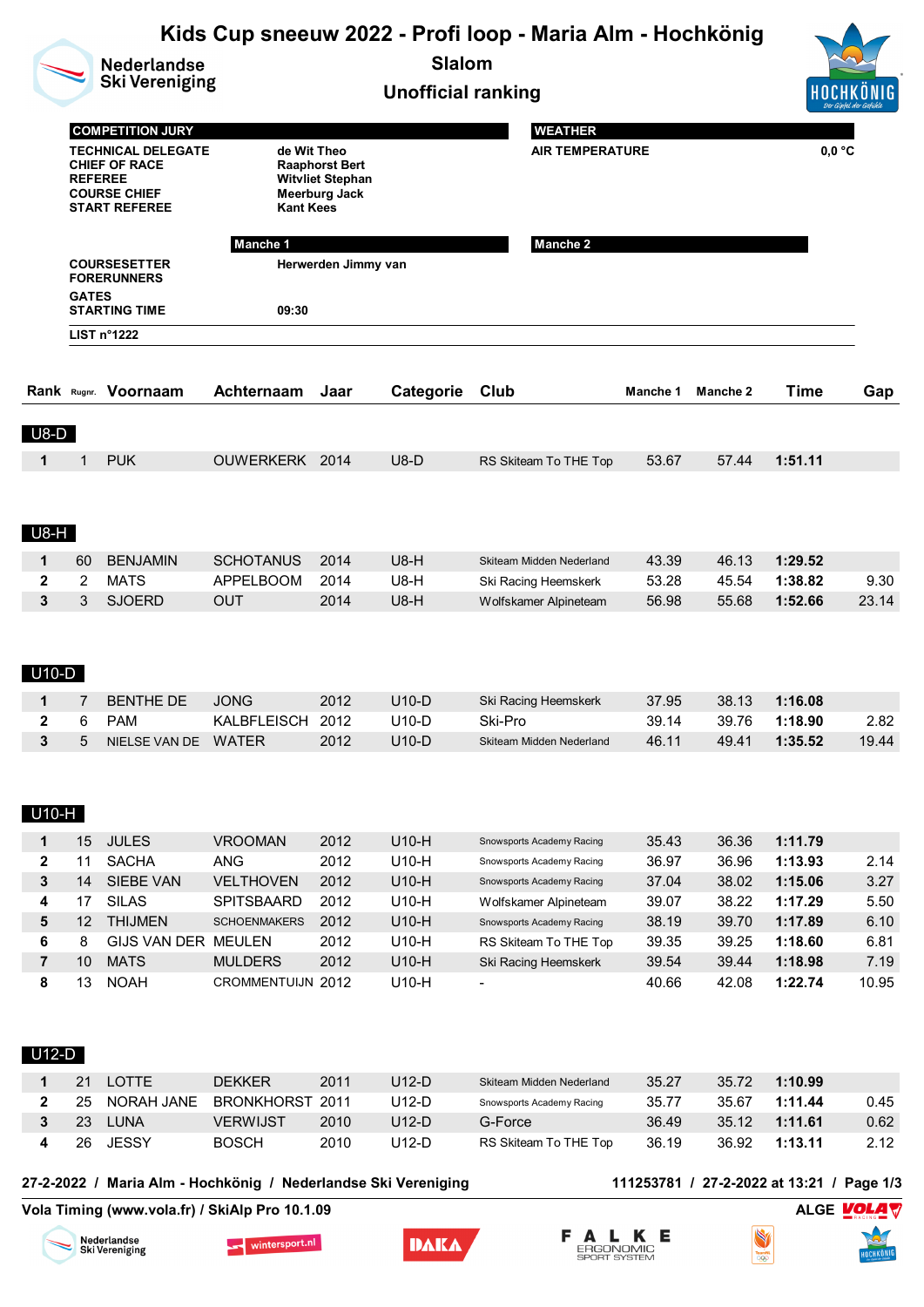## **Kids Cup sneeuw 2022 - Profi loop - Maria Alm - Hochkönig Slalom**



Nederlandse<br>Ski Vereniging

# **Unofficial ranking**



| Rank Rugnr. |    | Voornaam           | Achternaam         | Jaar | Categorie | Club                      | Manche 1 | Manche 2 | Time    | Gap   |
|-------------|----|--------------------|--------------------|------|-----------|---------------------------|----------|----------|---------|-------|
|             |    |                    |                    |      |           |                           |          |          |         |       |
| 5           | 22 | <b>ARENDE</b>      | <b>OUDIJK</b>      | 2010 | $U12-D$   | Snowsports Academy Racing | 36.44    | 37.23    | 1:13.67 | 2.68  |
| 6           | 24 | <b>BABETTE VAN</b> | <b>DAALEN</b>      | 2011 | $U12-D$   | Snowsports Academy Racing | 36.81    | 37.89    | 1:14.70 | 3.71  |
| 7           | 31 | LAURA              | <b>TAUBER</b>      | 2010 | $U12-D$   | Skiteam Midden Nederland  | 40.38    | 39.55    | 1:19.93 | 8.94  |
| 8           | 32 | <b>JIKKE</b>       | <b>SCHRAFFORDT</b> | 2010 | $U12-D$   | IL Primo                  | 39.76    | 40.19    | 1:19.95 | 8.96  |
| 9           | 28 | <b>EMMA</b>        | <b>TAUBER</b>      | 2011 | $U12-D$   | Skiteam Midden Nederland  | 39.51    | 41.29    | 1:20.80 | 9.81  |
| 10          | 27 | <b>ROMY</b>        | LUTTEKES           | 2011 | $U12-D$   | Skiteam Midden Nederland  | 40.33    | 40.67    | 1:21.00 | 10.01 |
| 11          | 30 | ANJA               | <b>SCHAEDEL</b>    | 2010 | $U12-D$   | Ski Racing Heemskerk      | 41.24    | 41.48    | 1:22.72 | 11.73 |
| 12          | 29 | ALISA              | <b>KORKMAZ</b>     | 2011 | $U12-D$   | Wolfskamer Alpineteam     | 41.10    | 42.24    | 1:23.34 | 12.35 |
| 13          | 38 | <b>HEAVENLY</b>    | <b>AGTER</b>       | 2011 | $U12-D$   | Skiteam Midden Nederland  | 42.34    | 42.53    | 1:24.87 | 13.88 |
| 14          | 37 | <b>QUINTY</b>      | <b>BIEMOND</b>     | 2011 | $U12-D$   | Skiteam Midden Nederland  | 42.91    | 46.62    | 1:29.53 | 18.54 |
| 15          | 36 | <b>JINTE VAN</b>   | <b>VELTHOVEN</b>   | 2010 | $U12-D$   | Snowsports Academy Racing | 46.16    | 45.15    | 1:31.31 | 20.32 |

## U12-H

| 43 | <b>MAXIMILIAN</b> | <b>ESCHGFALLER</b>    | 2011 | $U12-H$ | <b>IPCO Ski Racing</b>    | 34.29 | 34.20 | 1:08.49 |       |
|----|-------------------|-----------------------|------|---------|---------------------------|-------|-------|---------|-------|
| 39 | <b>LUCA VAN</b>   | <b>KUIK</b>           | 2011 | U12-H   | Skiteam Midden Nederland  | 35.79 | 36.16 | 1:11.95 | 3.46  |
| 42 | <b>THOMAS</b>     | <b>JASPERS</b>        | 2010 | $U12-H$ | Snowsports Academy Racing | 36.23 | 36.46 | 1:12.69 | 4.20  |
| 52 | <b>MIKE</b>       | <b>SCHRAUWEN</b>      | 2010 | U12-H   | Skiteam Midden Nederland  | 37.42 | 37.34 | 1:14.76 | 6.27  |
| 41 | <b>JESSE</b>      | <b>JASPERS</b>        | 2010 | $U12-H$ | Snowsports Academy Racing | 37.40 | 37.74 | 1:15.14 | 6.65  |
| 44 | <b>WISHLEY</b>    | <b>WILKE DE SOUZA</b> | 2010 | U12-H   | Wolfskamer Alpineteam     | 37.47 | 38.09 | 1:15.56 | 7.07  |
| 47 | <b>DUUK</b>       | <b>BOSMAN</b>         | 2010 | $U12-H$ | Skiteam Midden Nederland  | 36.87 | 38.77 | 1:15.64 | 7.15  |
| 58 | NICO VAN          | <b>ZANTEN</b>         | 2010 | U12-H   | $\overline{\phantom{0}}$  | 38.44 | 37.49 | 1:15.93 | 7.44  |
| 40 | <b>FLORIS</b>     | <b>WONDERGEM</b>      | 2010 | U12-H   | Snowsports Academy Racing | 41.15 | 37.06 | 1:18.21 | 9.72  |
| 50 | <b>GIJS</b>       | <b>PERSOON</b>        | 2010 | U12-H   | Skiteam Midden Nederland  | 39.11 | 39.19 | 1:18.30 | 9.81  |
| 49 | <b>BODI</b>       | <b>HENDRIX</b>        | 2011 | $U12-H$ | <b>IPCO Ski Racing</b>    | 39.34 | 39.93 | 1:19.27 | 10.78 |
| 53 | <b>MEES</b>       | <b>KAPTEIN</b>        | 2011 | U12-H   | Ski Racing Heemskerk      | 41.80 | 40.91 | 1:22.71 | 14.22 |
| 55 | <b>LUCAS</b>      | <b>STIPHOUT</b>       | 2010 | $U12-H$ | Ski Racing Heemskerk      | 42.77 | 40.91 | 1:23.68 | 15.19 |
| 59 | <b>CHESLEY</b>    | <b>REEDIJK</b>        | 2011 | U12-H   | RS Skiteam Bergschenhoek  | 42.17 | 42.89 | 1:25.06 | 16.57 |
| 46 | <b>JOP</b>        | WIT                   | 2011 | U12-H   | Ski Racing Heemskerk      | 38.27 | 46.80 | 1:25.07 | 16.58 |
| 48 | <b>THOMAS</b>     | <b>HOKSBERGEN</b>     | 2011 | U12-H   | Ski Racing Heemskerk      | 40.10 | 55.90 | 1:36.00 | 27.51 |
| 56 | <b>SKYE</b>       | <b>BORGERS</b>        | 2010 | $U12-H$ | Wolfskamer Alpineteam     | 48.85 | 53.67 | 1:42.52 | 34.03 |
|    |                   |                       |      |         |                           |       |       |         |       |

## Not classified

Did Not Start - Manche 1 (9)

| 4  | ANEMOON VAN DER             | <b>WERFF</b>     | 2013 | $U10-D$ | Ski Racing Heemskerk       |
|----|-----------------------------|------------------|------|---------|----------------------------|
| 9  | <b>TIJN</b>                 | <b>TUNDERMAN</b> | 2013 | U10-H   | <b>Skiteam Dordrecht</b>   |
| 18 | <b>MICKEY</b>               | <b>ANSELL</b>    | 2013 | $U10-H$ | <b>Skiteam Dordrecht</b>   |
| 20 | <b>BO VAN</b>               | <b>DIJK</b>      | 2010 | $U12-D$ | Skiteam Dordrecht          |
| 33 | <b>SENNA</b>                | <b>NUMAN</b>     | 2010 | $U12-D$ | Skiteam Rucphen            |
| 34 | <b>ILORA</b>                | <b>SCHOUTEN</b>  | 2010 | $U12-D$ | <b>Skiteam Soesterberg</b> |
| 35 | GUUSJE                      | <b>VERWIJLEN</b> | 2011 | $U12-D$ | $\overline{\phantom{0}}$   |
| 45 | <b>MAGNUS DE</b>            | <b>IONGH</b>     | 2010 | $U12-H$ | Skiteam Rucphen            |
| 51 | <b>BERKE</b>                | <b>SCHAEDEL</b>  | 2010 | $U12-H$ | Ski Racing Heemskerk       |
|    |                             |                  |      |         |                            |
|    | Disqualified - Manche 1 (3) |                  |      |         |                            |
| 16 | <b>NICK</b>                 | <b>KOSTER</b>    | 2013 | $U10-H$ | Snowsports Academy Racing  |

## **27-2-2022 / Maria Alm - Hochkönig / Nederlandse Ski Vereniging 111253781 / 27-2-2022 at 13:21 / Page 2/3**

Vola Timing (www.vola.fr) / SkiAlp Pro 10.1.09 **ALGE ALGE MOLA** 









S

**TeamNL**